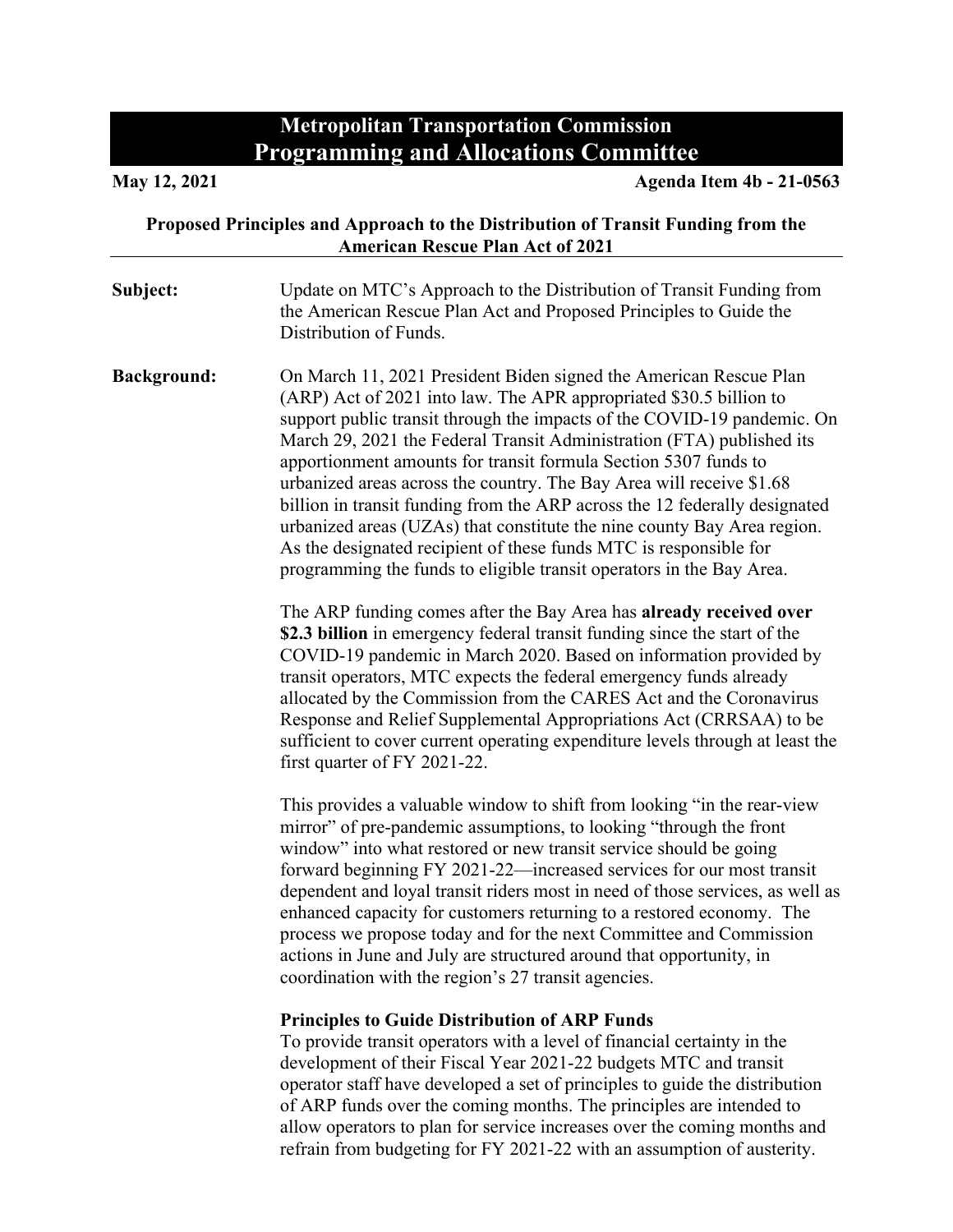- **1. Stabilize and Sustain Transit** Funds should be used to ensure the financial stability of the region's transit operators.
- **2. Restore and Reimagine Service** Funds should be distributed on the condition that operators take measures to restore service to at least match current demand, and to plan to deploy additional service in a way that advances equity and at a level necessary to support increased local and regional transit demand by September 2021. Although there remains uncertainty about financial sustainability in the medium to long term, transit must be there for riders now, or riders will not be there for transit.
- **3. Improve Customer Experience** Funds should be used to promote and sustain transit usage in the region. Transit needs to invest to welcome riders back or risk that habits and travel modes adopted during the pandemic will linger long after the public health risk has passed. To better compete with other modes of transportation, transit must be safe, reliable, affordable, and easy to use for riders.

Given the continuing fluidity and uncertainty about the economic, financial, and mobility impacts of COVID-19, these principles may be revised to respond to evolving conditions. The full detailed principles are included in Attachment A to this item.

## **Workshop Scheduled to Hear from Transit Operators**

On June 9th, the Programming and Allocations Committee will host a workshop for Commissioners to hear directly from transit operators about the challenges that the pandemic has posed for their Bay Area transit operations, as well as on their outlook for service provision and financial sustainability in FY 2021-22 and beyond. Importantly, transit agencies will be asked to report on how CARES and CRRSAA funding allocated to date have been or will be used though the end of the fiscal year; as well as presenting their assumptions for ridership growth and related service needs going forward.

In addition to the principles described above, this workshop is intended to inform and guide the ARP fund distribution.

**Issues:** Given that the ARP is expected to be the final package of federal transit operating relief funding associated with the COVID-19 pandemic, it is critical that the allocation of these funds be carefully targeted to ensure that all Bay Area transit operators receive enough relief funding to support the robust restoration of transit service and protect the jobs needed to deliver that service. As each transit operator has a unique revenue mix,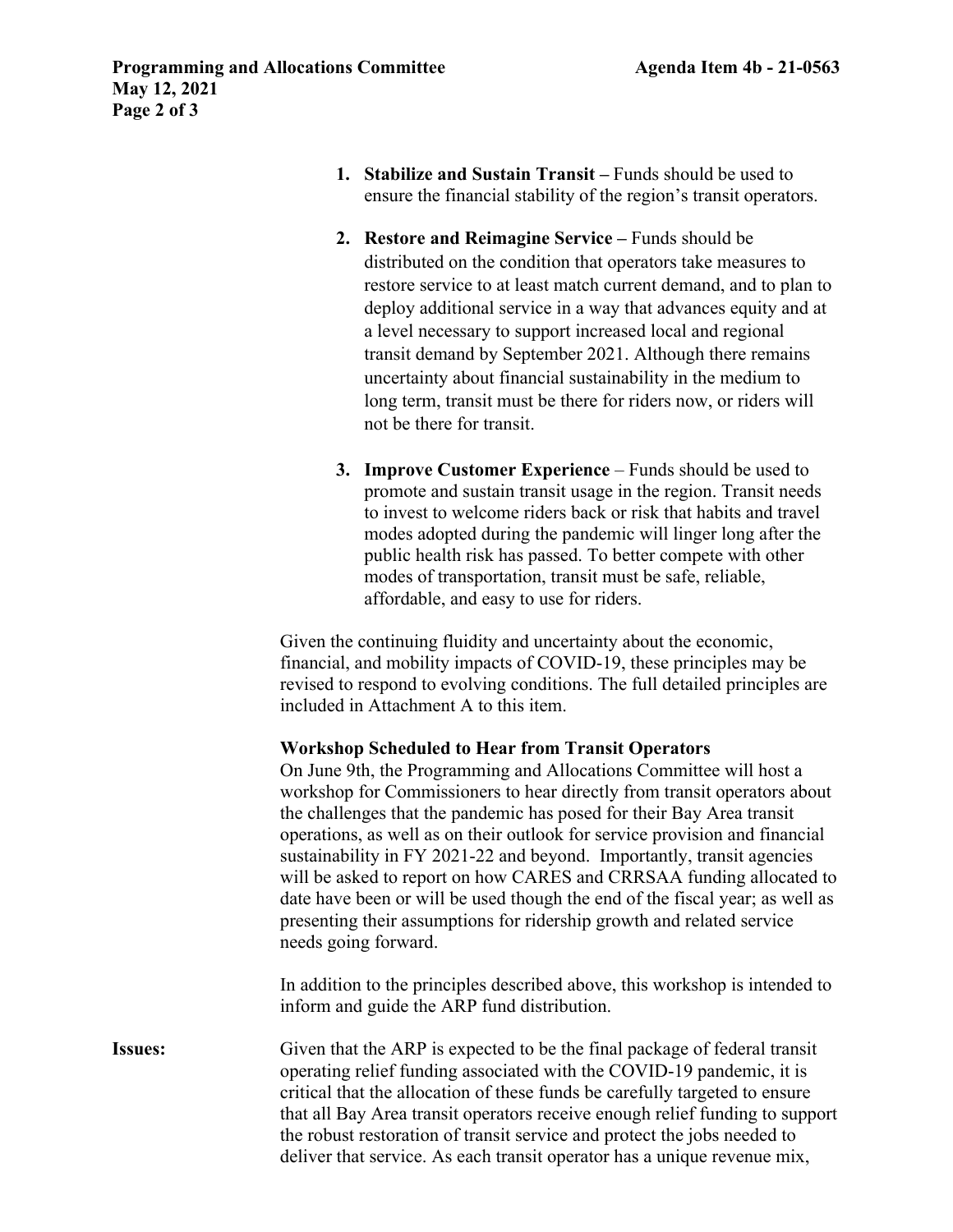each of which has been impacted differently by the economic impacts of the COVID-19 pandemic, the immediate need for additional relief funds varies considerably by agency.

 Generally, transit operators that relied on fare revenue, parking, or toll revenues for a large share of their budget prior to the COVID-19 pandemic have continued to experience large decreases in revenue over the last year. As region-wide transit ridership this spring is still over 75% below prepandemic levels, this is not unexpected. Operators for which sales tax, State Transit Assistance, or property tax revenue form a major part of their operating budget have comparatively experienced more minimal reductions in revenue.

- **Recommendation:** Refer the proposed Principles contained in Attachment A to the Commission for approval.
- **Attachments:** Attachment A Principles for the Distribution of Transit Funding from the American Rescue Plan Act of 2021 Presentation slides

Were Whole

Therese W. McMillan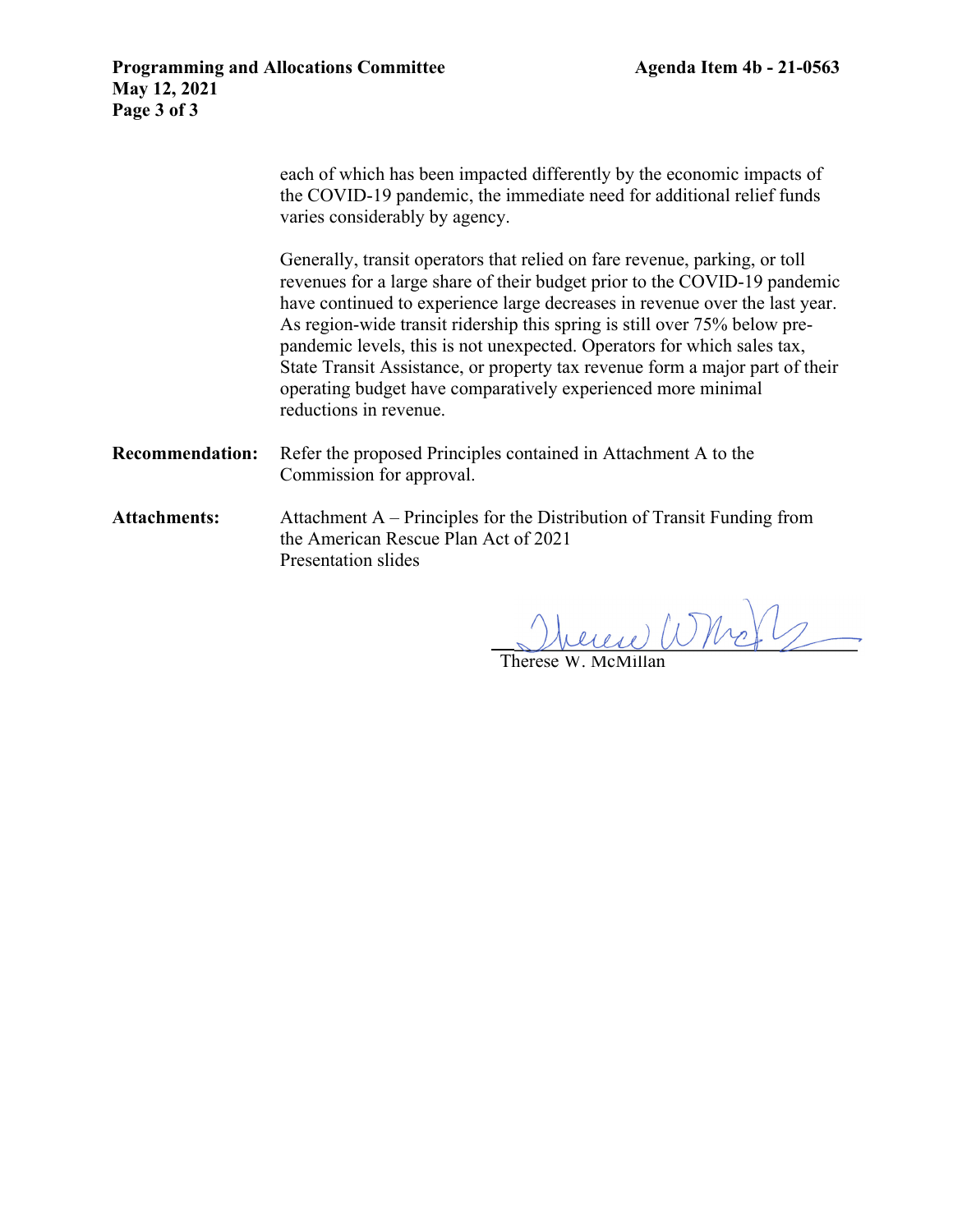## **Attachment A**

Principles for the Distribution of Transit Funding from the American Rescue Plan Act of 2021 in the San Francisco Bay Area Region

- **1. Stabilize and Sustain Transit** Funds should be used to ensure the financial stability of the region's transit operators.
	- a. Distribute funds to operators with demonstrated financial need, where layoffs or furloughs would be likely without support. Adequate staffing is critical to the region's ability to restore service. American Rescue Plan (ARP) Act funds were enacted with the intent that agencies preserve jobs to allow for transit service to be restored as demand begins to recover.
	- b. Recognize that there have been uneven revenue impacts, changes in ridership, and changes in expenses. Account for the fact that based on these uneven impacts and changes, some operators have received more federal relief funds from the Coronavirus Aid, Relief, and Economic Security (CARES) Act and the Coronavirus Response and Relief Supplemental Appropriations Act of 2021 (CRRSAA) than their financial need indicates. As articulated through guiding principles and commitments from both CARES and CRRSAA, the distribution of ARP Act funds will seek to place each operator on an equal financial footing to facilitate a sustainable recovery during FY 2021-22.
	- c. In order to support an equitable, adaptable, sustainable, and customer-focused recovery of transit service across the Bay Area, MTC will make multiple allocations of ARP Act funds to transit operators over the course of FY 2021-22 and potentially into FY 2022-23, to assure operators that potential revenue losses due to the impacts of the COVID-19 pandemic do not limit the ability of transit operators to restore service in FY 2021-22 Specifically, operators should take action to swiftly amend budgets to accommodate allocations as they are made available, to address operating adjustments in a timely manner.
- **2. Restore and Reimagine Service** Funds should be distributed on the condition that operators take measures to restore service to at least match current demand, and to plan to deploy additional service in a way that advances equity and at a level necessary to support increased local and regional transit demand by September 2021. Although there remains uncertainty about financial sustainability in the medium to long term, transit must be there for riders now, or riders will not be there for transit.
	- a. ARP Act funds should be used to restore service and deploy operating staff in a manner that significantly reduces pass ups while physical distancing public health orders remain in place and eliminate persistent pass-ups entirely as soon as possible upon changes to physical distancing public health orders. We note that eliminating passenger pass-ups is of paramount importance to the traveling public, transit operators, and MTC. However, until physical distancing public health orders are lifted, the capacity constraints they impose on vehicle use